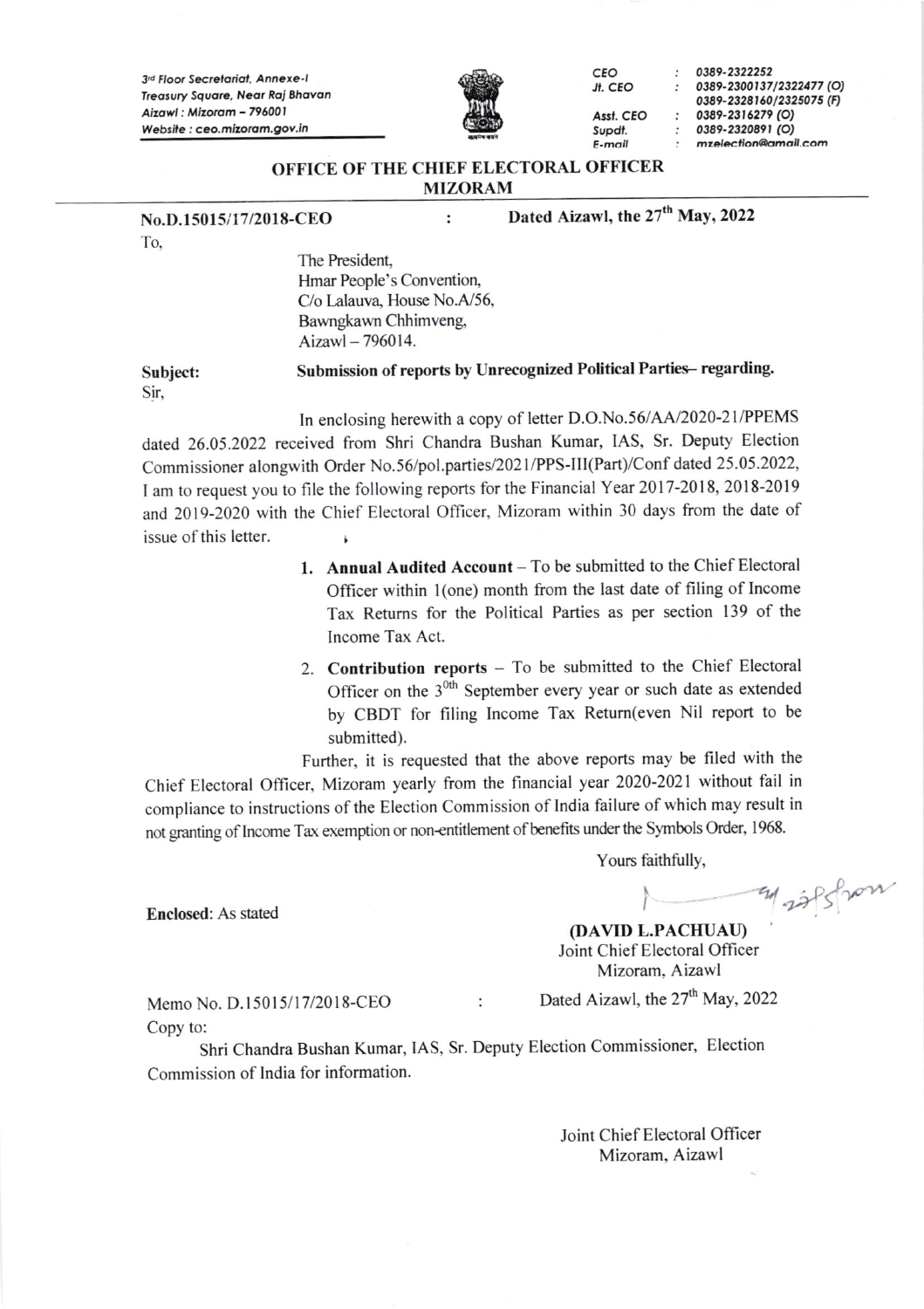3rd Floor Secretariat, Annexe-I Treasury Square, Near Raj Bhavan Aizawl : Mizoram - 796001 Website : ceo.mizoram.gov.in



cEo Jt. CEO

> Supdt E-mdit

Asst. CEO

03E9-2322252 0389-2300137/2322477 (O) 0389-2328160/2325075 (F) 0389-2316279 (O) 0389-2320891 (O) mzelection@amail.com

#### OFFICE OF THE CHIEF ELECTORAL OFFICER MIZORAM

 $\ddot{\cdot}$ 

## No.D.15015/17/2018-CEO

Dated Aizawl, the 27<sup>th</sup> May, 2022

To.

The President, Mizoram Congress Party, Aizawl, Mizoram - 796001.

Subject:

### Submission of reports by Unrecognized Political Parties- regarding.

Sir,

In enclosing herewith a copy of letter D.O.No.56/AA/2020-21/PPEMS dated 26.05.2022 received from Shri Chandra Bushan Kumar, IAS, Sr. Deputy Election Commissioner alongwith Order No.56/pol.parties/202 I /PPS-III(Part)/Conf dated 25.05.2022, I am to request you to file the following reports for the Financial Year 2017-2018, 2018-2019 and 2019-2020 with the Chief Electoral Officer, Mizoram within 30 days fiom the date of issue of this letter.

- 1. Annual Audited Account  $-$  To be submitted to the Chief Electoral Officer within l(one) month from the last date of filing of lncome Tax Returns for the Political Parties as per section 139 of the lncome Tax Act.
- 2. Contribution reports  $-$  To be submitted to the Chief Electoral Officer on the  $3<sup>0</sup>$  September every year or such date as extended by CBDT for filing lncome Tax Retum(even Nil report to be submitted).

Further, it is requested that the above reports may be filed with the Chief Electoral Officer, Mizoram yearly from the financial year 2020-2021 without fail in compliance to instructions of the Election Commission of lndia failure of which may result in not granting of Income Tax exemption or non-entitlement of benefits under the Symbols Order, 1968.

Yours faithfully,

Enclosed: As stated  $\overline{\phantom{a}}$ (DAVID L.PACHUAU)

Joint Chief Electoral Officer<br>Mizoram, Aizawl

Memo No. D.15015/17/2018-CEO : Dated Aizawl, the  $27<sup>th</sup>$  May, 2022

Copy to:

Shri Chandra Bushan Kumar, IAS, Sr. Deputy Election Commissioner, Election Commission of India for information'

> Joint Chief Electoral Officer Mizoram, Aizawl